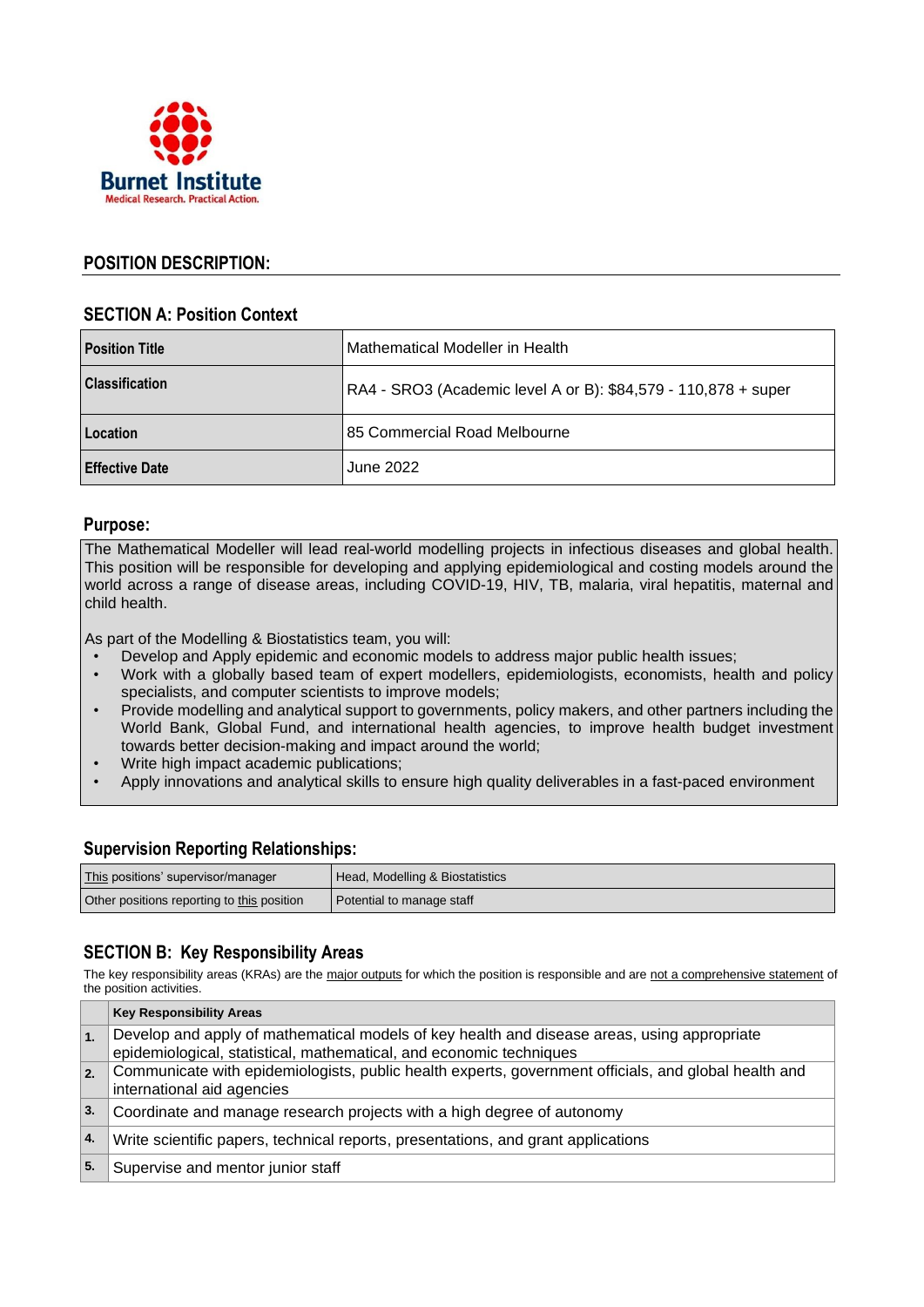|                  | <b>Key Responsibility Areas</b>                   |                                                                                                                                                                                     |
|------------------|---------------------------------------------------|-------------------------------------------------------------------------------------------------------------------------------------------------------------------------------------|
| 6.               | <b>People Management</b>                          | Ensure participation of all staff in the People Development Framework (PDF) to<br>enhance performance and identify training, professional development and career<br>coaching needs. |
|                  |                                                   | Ensure compliance within the group in relation to all required compliance training<br>including online and face to face training.                                                   |
|                  |                                                   | Manage HR issues with the support and guidance of HR as needed.                                                                                                                     |
|                  |                                                   | Manage leave within the group to ensure leave balances are kept within institute<br>policy guidelines.                                                                              |
|                  |                                                   | Coach and support staff and students.                                                                                                                                               |
| $\overline{7}$ . | <b>Occupational Health &amp;</b><br><b>Safety</b> | Refer to the "Burnet OHS responsibilities and roles" document for full details on<br>specific OHS obligations and responsibilities of Managers.                                     |
| 8.               | <b>Training</b>                                   | Responsible for completing all required training in line with the position / role.                                                                                                  |

## **Occupational Health and Safety**

The Burnet has a commitment to providing a safe and healthy workplace in accordance with the Occupational Health and Safety Act 2004. All staff are obliged to take all reasonable care to ensure that their actions do not place themselves or others at risk.

# **SECTION C: Key Selection Criteria**

| <b>Qualifications</b> |           | Essential/<br><b>Desirable</b>                                                                                                        |           |
|-----------------------|-----------|---------------------------------------------------------------------------------------------------------------------------------------|-----------|
|                       | Either:   |                                                                                                                                       |           |
|                       | $\bullet$ | Undergraduate degree in modelling, statistics, physics, computer science, or a<br>similar field                                       | Essential |
|                       | $\bullet$ | Undergraduate degree in health sciences, biomedicine or a similar field plus<br>experience with data analysis, computing or modelling |           |
|                       |           | PhD in modelling, statistics, epidemiology, computer science or a similar field                                                       | Desirable |

|                                                                                                                                                                                                                        | <b>Experience / Knowledge / Attributes</b>                                                                         |           |
|------------------------------------------------------------------------------------------------------------------------------------------------------------------------------------------------------------------------|--------------------------------------------------------------------------------------------------------------------|-----------|
| 1.                                                                                                                                                                                                                     | Excellent written and oral communication skills                                                                    | Essential |
| 2.                                                                                                                                                                                                                     | Demonstrated project experience, including the ability to successfully lead projects and<br>work as part of a team | Essential |
| 3.<br>Experience with scientific computing and/or mathematical modelling. Well-developed<br>modelling skills, with proficiency in Python (preferable), Matlab or similar, as well as<br>experience in code management. |                                                                                                                    | Essential |
| 4.                                                                                                                                                                                                                     | Experience in one or more of the following:                                                                        |           |
|                                                                                                                                                                                                                        | Disease epidemiology                                                                                               |           |
|                                                                                                                                                                                                                        | Health costing and economics<br>$\bullet$                                                                          |           |
|                                                                                                                                                                                                                        | Communicable diseases                                                                                              |           |
|                                                                                                                                                                                                                        | Maternal and child health or nutrition<br>$\bullet$                                                                |           |
| 5.                                                                                                                                                                                                                     | A successful academic track record, including peer-reviewed publications and research<br>impact                    | Desirable |